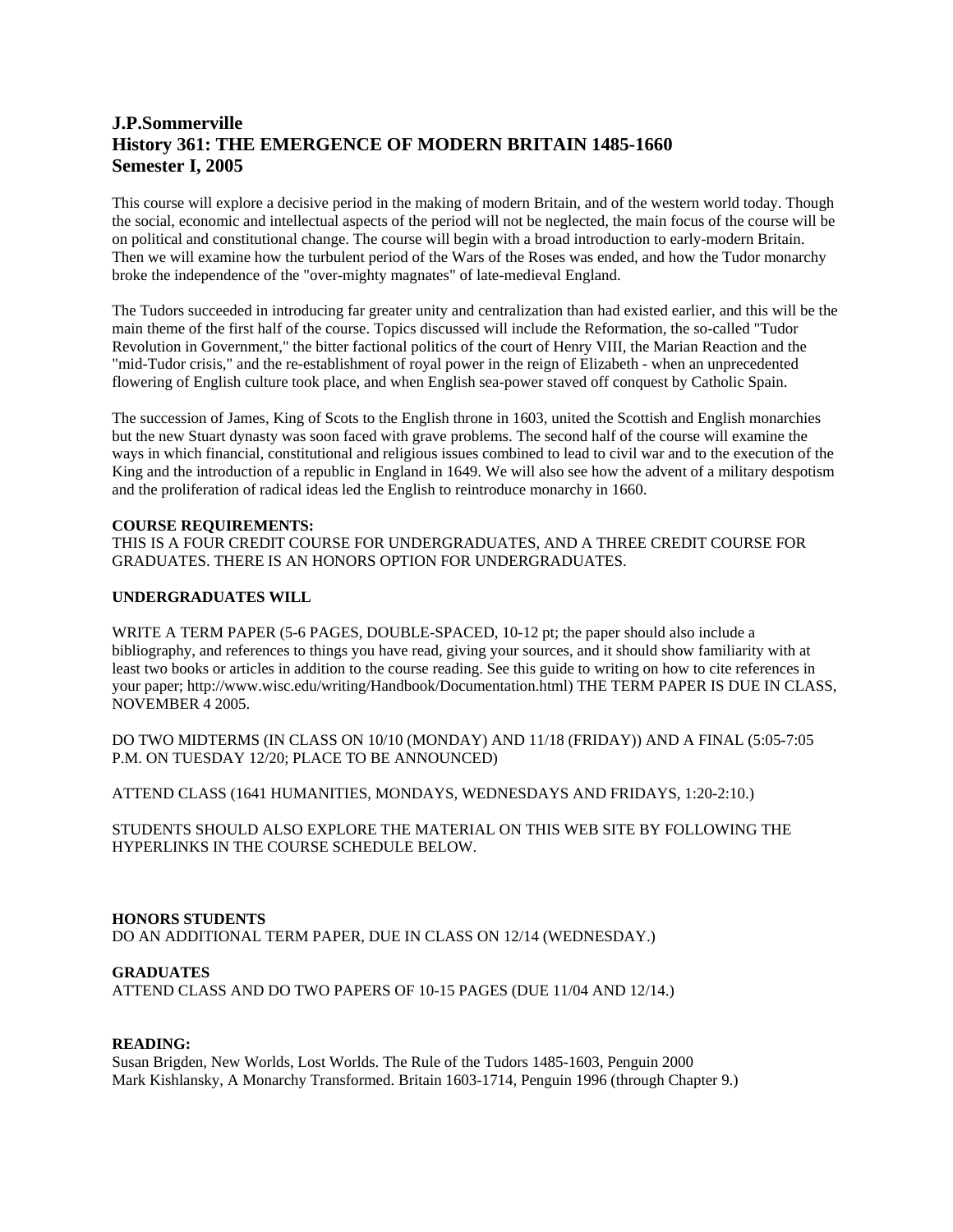For the first midterm read chapters 1-6 of Brigden.

For the second midterm, read the rest of Brigden and chapters 1-5 of Kishlansky.

For the final read chapters 6-9 of Kishlansky.

#### **TOPICS FOR TERM PAPERS:**

write on one of these three topics, or arrange another by discussing it with me:

(1) Why did the Reformation happen in England, and what effects did it have on English society and government? (2) What problems confronted Elizabeth I in the course of her long reign, and how successful was she in overcoming them?

(3) What were the causes and consequences of the mid-seventeenth century civil wars?

[Hints on how to write a good paper: http://history.wisc.edu/sommerville/Administrative/essays.htm ]

## **SCHEDULE**

Introduction: (09/02-09/07) (i) Basic factors (ii) Economy and society (iii) Government

 The foundation of Tudor England: (09/09-09/14) (i) The Wars of the Roses and their aftermath (ii) Henry VII

Henry VIII and Wolsey (09/16-09/19)

Henry VIII and the Reformation: (09/21-26) (i) from above (ii) from below (iii) the monasteries

Henry VIII - government and society (09/28)

Edward VI and: (09/30-10/05) (i) Somerset (ii) Northumberland

Mary (10/05-10/07)

## **FIRST MIDTERM, IN CLASS 10/10 (MONDAY)**

The reign of Elizabeth (10/12-10/14)

Elizabethan: (10/17-10/24) (i) Government (ii) Parliaments (iiI) Puritanism (iv) Catholicism

Elizabethan exploration and foreign policy (10/26)

Stuart England 1603-1642 (10/28-10/31)

Jacobean England: (10/31-11/2)